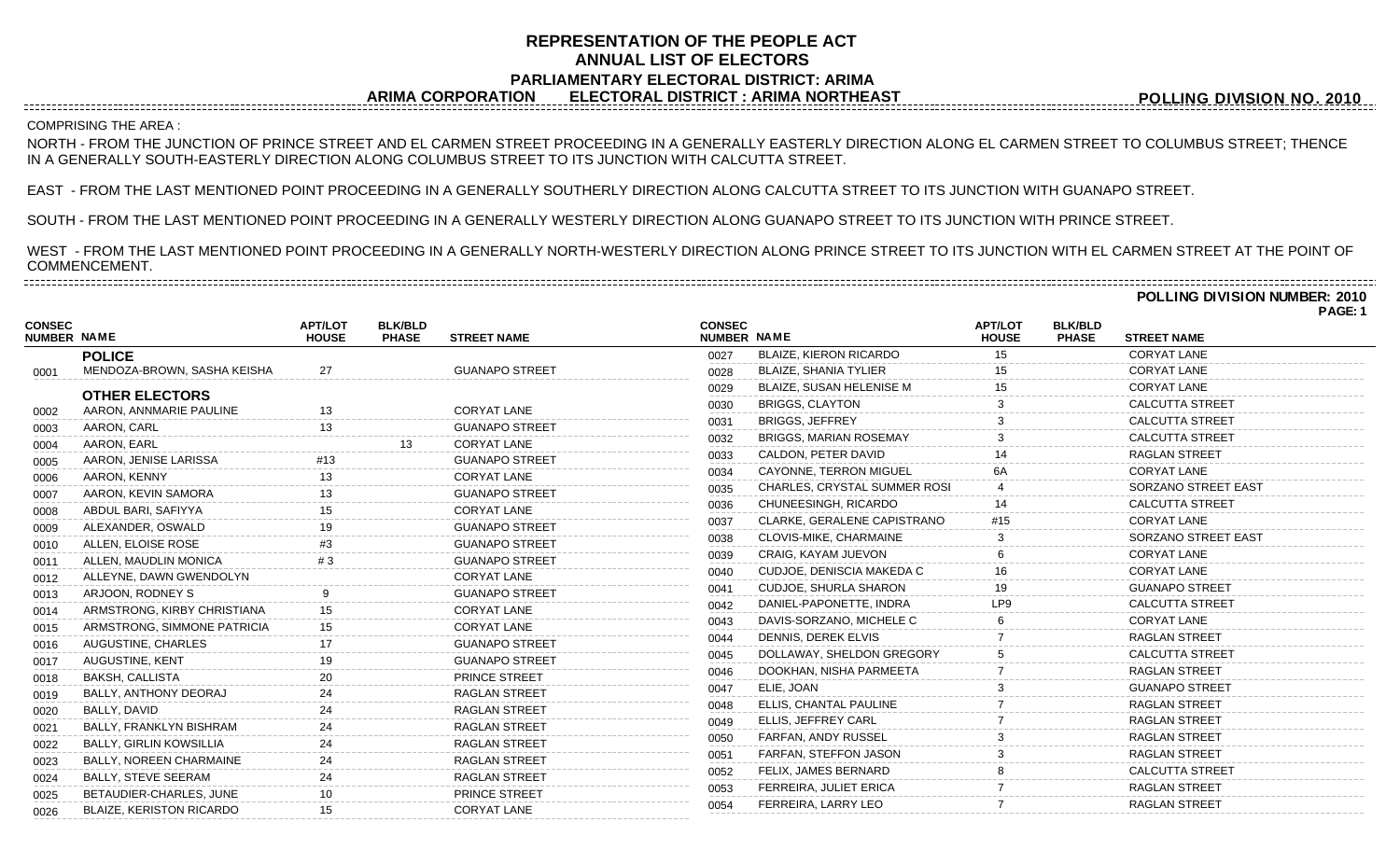| <b>CONSEC</b><br>NUMBER NAME |                                                 | <b>APT/LOT</b><br><b>HOUSE</b> | <b>BLK/BLD</b><br><b>PHASE</b> | <b>STREET NAME</b>      | <b>CONSEC</b><br><b>NUMBER NAME</b> |                               | <b>APT/LOT</b><br><b>HOUSE</b> | <b>BLK/BLD</b><br><b>PHASE</b> | <b>STREET NAME</b>     | <b>PAGE: 2</b> |
|------------------------------|-------------------------------------------------|--------------------------------|--------------------------------|-------------------------|-------------------------------------|-------------------------------|--------------------------------|--------------------------------|------------------------|----------------|
| 0055                         | FIGARO, MICHAEL SHELDON                         | 17                             |                                | <b>CORYAT LANE</b>      | 0099                                | HINDS, RENELLE AKILA          | LP <sub>3</sub>                | #1                             | <b>GUANAPO STREET</b>  |                |
| 0056                         | FORDE, BRIAN CHARLES                            | 22                             |                                | SORZANO STREET EAST     | 0100                                | HORSFORD, BRANDON MORIBA MA   |                                |                                | <b>CALCUTTA STREET</b> |                |
| 0057                         | FORDE, SHIRLEY LUVINE                           | 18                             |                                | <b>RAGLAN STREET</b>    | 0101                                | HORSFORD, NICOLYN MYA         |                                |                                | <b>CALCUTTA STREET</b> |                |
| 0058                         | <b>FRANCOIS, SHAQUILLE</b>                      | 6A                             |                                | <b>CORYAT LANE</b>      | 0102                                | HORSFORD, SHREASE EMILY       |                                |                                | <b>CALCUTTA STREET</b> |                |
| 0059                         | FRENCHE, ANN MARIE HEATHER                      | 15                             |                                | <b>CORYAT LANE</b>      | 0103                                | IFILL, KELLY GARVIN           |                                |                                | <b>CALCUTTA STREET</b> |                |
| 0060                         | GARCIA, DAIN MICHAEL JUETT                      |                                | 20                             | <b>RAGLAN STREET</b>    | 0104                                | ISIDORE-JOHN, MARCELINE       | 22                             |                                | SORZANO STREET EAST    |                |
| 0061                         | GARCIA, DIANE ADRIANA                           | #38                            |                                | EL CARMEN STREET        | 0105                                | JAMES-RUDOLPHO, ELIZABETH L A | 12                             |                                | SORZANO STREET EAST    |                |
| 0062                         | GARCIA, FRANCISCA                               | 20                             |                                | <b>RAGLAN STREET</b>    | 0106                                | JERIMIE-GEORGE, SYLVIA        |                                | 19                             | SORZANO STREET EAST    |                |
| 0063                         | GARCIA, LEXINE EMMAJO                           | #20                            |                                | RAGLAN STREET           | 0107                                | JOHN, FELIX SYLVESTER         |                                |                                | RAGLAN STREET          |                |
| 0064                         | <b>GARCIA, MICHAEL DEXTER</b>                   | 20                             |                                | <b>RAGLAN STREET</b>    | 0108                                | JOHN, HELEN ALLISON           |                                |                                | <b>RAGLAN STREET</b>   |                |
| 0065                         | GARCIA, PATRICIA                                | 12                             |                                | EL CARMEN STREET        | 0109                                | JOHN, JULIETTE ELIZABETH      | 22                             |                                | SORZANO STREET EAST    |                |
| 0066                         | GEORGE, MARIAH TORY DIANA                       |                                | # 8                            | SORZANO STREET EAST     | 0110                                | JOHN, RAMONA                  |                                |                                | <b>CALCUTTA STREET</b> |                |
| 0067                         | GOCOOL, SAHADEO                                 | 10                             |                                | EL CARMEN STREET        | 0111                                | JOHNSON, CHARLENE RAMONA      |                                |                                | <b>RAGLAN STREET</b>   |                |
| 0068                         | GOKOOL, HARRILAL                                | 10                             |                                | EL CARMEN STREET        | 0112                                | JOSEPH-SAMUEL, MARGARET       |                                |                                | <b>CALCUTTA STREET</b> |                |
| 0069                         | GOKOOL, KOOBRAGEE                               | 10                             |                                | EL CARMEN STREET        | 0113                                | KALLICHARAN. ABRAHAM ANDREW   |                                |                                | RAGLAN STREET          |                |
|                              | GOKOOL, MAHADEO MOHAN                           | 10                             |                                | EL CARMEN STREET        | 0114                                | KALLICHARAN, KENRICK ANTONIO  |                                |                                | RAGLAN STREET          |                |
| 0070                         | GOKOOL, MEERA                                   | 10                             |                                | EL CARMEN STREET        | 0115                                | KHAN, FAROUK JUNIOR           | 20                             |                                | PRINCE STREET          |                |
| 0071                         | GOKOOL, NIRMAL                                  | 10                             |                                | EL CARMEN STREET        |                                     | KHAN, KIMBERLY NARDA          | 20                             |                                | <b>PRINCE STREET</b>   |                |
| 0072                         |                                                 | 10                             |                                | <b>EL CARMEN STREET</b> | 0116                                | KHAN, ROMA                    | 20                             |                                | <b>PRINCE STREET</b>   |                |
| 0073                         | GOKOOL, NIRMALA                                 |                                |                                |                         | 0117                                |                               |                                |                                |                        |                |
| 0074                         | GOKOOL, RAMISH                                  |                                | 10                             | EL CARMEN STREET        | 0118                                | KHAN, TIFFANI SHELLY          | 20                             |                                | PRINCE STREET          |                |
| 0075                         | GOKOOL, SOOKDAYEAH<br>GOKOOL, SUSHEELA SAILNDRA | 10                             |                                | EL CARMEN STREET        | 0119                                | KHAN-HOSEIN, CANDICE NADIA    | #20                            |                                | PRINCE STREET          |                |
| 0076                         |                                                 | 10                             |                                | EL CARMEN STREET        | 0120                                | LALL, RAPHAEL JOHN            | 11                             |                                | <b>CALCUTTA STREET</b> |                |
| 0077                         | GOMEZ, CELESTINE                                | 14                             |                                | RAGLAN STREET           | 0121                                | LAMBERT, RACHEL MARIA         |                                |                                | RAGLAN STREET          |                |
| 0078                         | GONZALES, JENNIFER                              | 15                             |                                | CORYAT LANE             | 0122                                | LARA-PROVIDENCE, LEANNA NISHA |                                | 11                             | SORZANO STREET EAST    |                |
| 0079                         | GONZALES, JOEY ANDREW                           |                                | 15                             | <b>CORYAT LANE</b>      | 0123                                | LAWRENCE, RICHARD BERTRAND    | 20                             |                                | SORZANO STREET EAST    |                |
| 0080                         | GONZALES, KEITH                                 |                                | 15                             | <b>CORYAT LANE</b>      | 0124                                | LAZARUS, DELLON LENNON        |                                |                                | <b>COLUMBUS STREET</b> |                |
| 0081                         | <b>GONZALES, MARGARET PEARL</b>                 | 15                             |                                | CORYAT LANE             | 0125                                | LEE, CELESTE MALYA            |                                |                                | <b>CALCUTTA STREET</b> |                |
| 0082                         | GOPIE, YASMIN                                   |                                |                                | EL CARMEN STREET        | 0126                                | LEERA, CARLON ANTHONY         | 10                             |                                | <b>RAGLAN STREET</b>   |                |
| 0083                         | GORDON, CYNTHIA                                 | 8A                             |                                | <b>COLUMBUS STREET</b>  | 0127                                | LEERA, KATISHA CHERYL         | 10                             |                                | RAGLAN STREET          |                |
| 0084                         | <b>GORDON, PHEDELIS</b>                         | 13                             |                                | <b>GUANAPO STREET</b>   | 0128                                | LEERA, LEE-ANN CRYSTAL        | LP51A                          | 10                             | <b>RAGLAN STREET</b>   |                |
| 0085                         | GOULD, KATHLEEN LOUISE                          | 19A                            |                                | <b>GUANAPO STREET</b>   | 0129                                | LEERA, LORDLY                 | 10                             |                                | <b>RAGLAN STREET</b>   |                |
| 0086                         | GOULD, SAPHROY ALEXANDER                        |                                | 27                             | <b>GUANAPO STREET</b>   | 0130                                | LEERA, ROSEMARY               | 10                             |                                | <b>RAGLAN STREET</b>   |                |
| 0087                         | <b>GRANT, BARRY VITUS</b>                       | 13                             |                                | SORZANO STREET EAST     | 0131                                | LEMO, DEXTER GARY             |                                |                                | <b>CALCUTTA STREET</b> |                |
| 0088                         | <b>GRANT, CYNTHIA</b>                           | 13                             |                                | SORZANO STREET EAST     | 0132                                | LEWIS, KERNELL ELTON JOHN     |                                |                                | <b>CORYAT LANE</b>     |                |
| 0089                         | <b>GRANT, FARON PAUL</b>                        | 13                             |                                | SORZANO STREET EAST     | 0133                                | LEZAMA, LENNOX CRISPIN        | 4                              |                                | <b>COLUMBUS STREET</b> |                |
| 0090                         | <b>GRANT, MIKER NIASHA DIONYSE</b>              | 6A                             | LP 8                           | <b>CORYAT LANE</b>      | 0134                                | LOPEZ, CRYSTAL ANTONIA        | 3                              |                                | SORZANO STREET EAST    |                |
| 0091                         | <b>GRANT, SHAY ALEXANDER</b>                    | #13                            |                                | SORZANO STREET EAST     | 0135                                | LOPEZ, KION WAYNE             |                                |                                | <b>CORYAT LANE</b>     |                |
| 0092                         | GREENAWAY, ERNEST JR                            | 17                             |                                | <b>GUANAPO STREET</b>   | 0136                                | LOVERO, VIRGIL                |                                |                                | SORZANO STREET EAST    |                |
| 0093                         | GUERRA, JOHN                                    | 10                             |                                | RAGLAN STREET           | 0137                                | MAHARAJ, ISHRELAL             | 17                             |                                | SORZANO STREET EAST    |                |
| 0094                         | HENRY, CYRIL BERNARD                            | <b>LP50</b>                    |                                | CORYAT LANE             | 0138                                | MAHARAJ, LATCHMI DIAL         | 17                             |                                | SORZANO STREET EAST    |                |
| 0095                         | HENRY, JENNISA MELINA                           |                                |                                | <b>CALCUTTA STREET</b>  | 0139                                | MAHARAJ, SUSIE NISHE          | 17                             |                                | SORZANO STREET EAST    |                |
| 0096                         | HENRY, STEPHAN OLUSEGAN                         |                                |                                | <b>CALCUTTA STREET</b>  | 0140                                | <b>MARHIN, GEORGE</b>         |                                |                                | <b>COLUMBUS STREET</b> |                |
| 0097                         | HENRY, WENDELL LAURENCE                         |                                |                                | <b>CALCUTTA STREET</b>  | 0141                                | MARHIN, OLIVE                 |                                |                                | <b>COLUMBUS STREET</b> |                |
| 0098                         | HERNANDEZ, ERROL                                |                                |                                | <b>GUANAPO STREET</b>   | 0142                                | <b>MARLUN, TERESA</b>         |                                | 8                              | <b>COLUMBUS STREET</b> |                |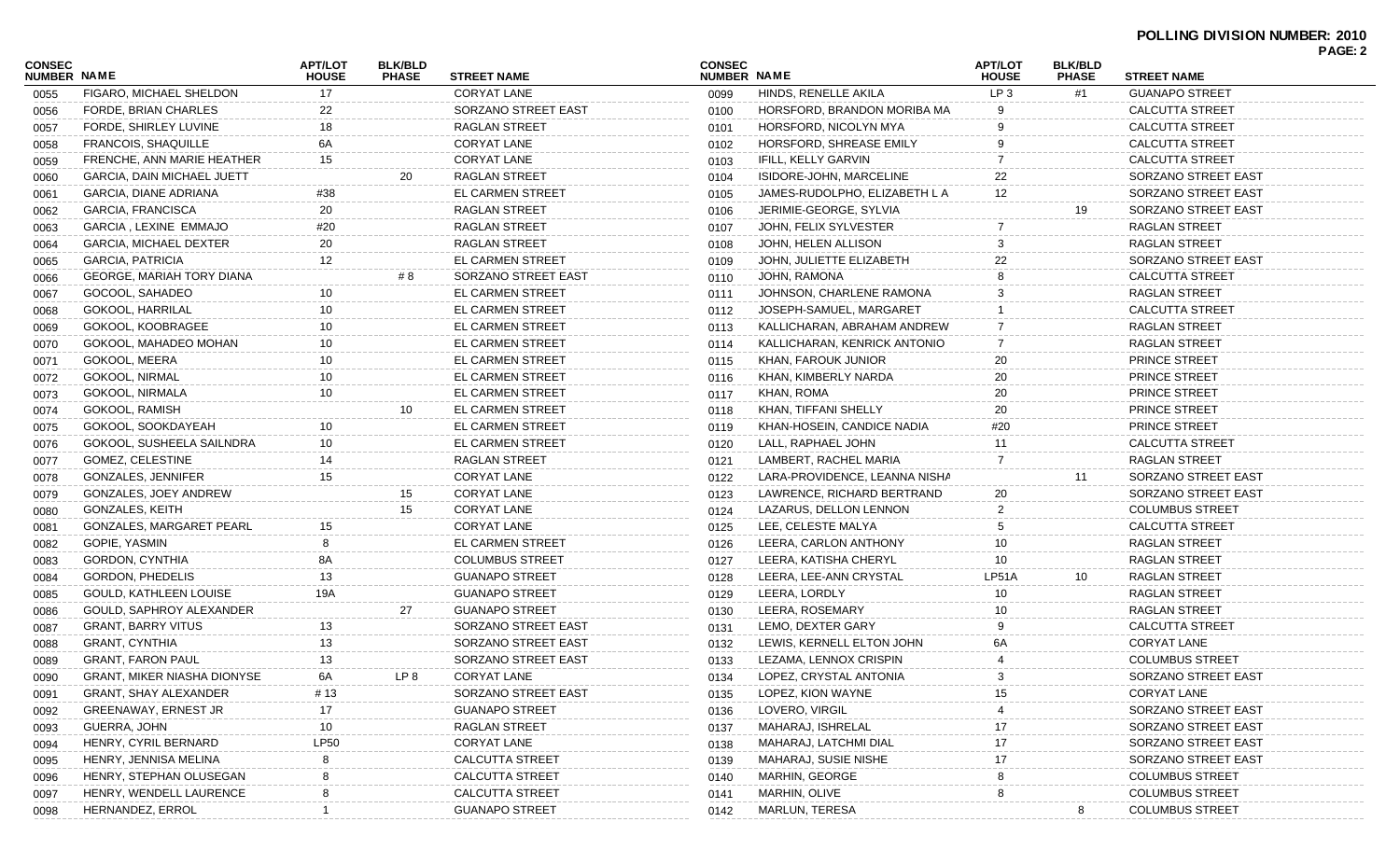## **POLLING DIVISION NUMBER: 2010 PAGE: 3**

| <b>CONSEC</b><br>NUMBER NAME |                                | <b>APT/LOT</b><br><b>HOUSE</b> | <b>BLK/BLD</b><br><b>PHASE</b> | <b>STREET NAME</b>      | <b>CONSEC</b><br>NUMBER NAME |                               | <b>APT/LOT</b><br><b>HOUSE</b> | <b>BLK/BLD</b><br><b>PHASE</b> | <b>STREET NAME</b>     | . השכו |
|------------------------------|--------------------------------|--------------------------------|--------------------------------|-------------------------|------------------------------|-------------------------------|--------------------------------|--------------------------------|------------------------|--------|
| 0143                         | MARLUN-PERSAD, MARLENE HELEN   | 8                              |                                | <b>COLUMBUS STREET</b>  | 0187                         | PHILLIP, KIA TIANNA           |                                | 9                              | <b>GUANAPO STREET</b>  |        |
| 0144                         | MARSHALL, JEANETTE BERNADINE   | #16                            |                                | <b>COLUMBUS STREET</b>  | 0188                         | PHILLIP, KYON DAVIS RAMALDO   |                                |                                | <b>GUANAPO STREET</b>  |        |
| 0145                         | MARTINEZ, FELIX                |                                |                                | <b>CALCUTTA STREET</b>  | 0189                         | PHILLIP, SHANNA KHADIJA       |                                |                                | <b>GUANAPO STREET</b>  |        |
| 0146                         | MARTINEZ, JAMES                |                                |                                | <b>CALCUTTA STREET</b>  | 0190                         | PHILLIPS, AVA SIMONE          |                                |                                | SORZANO STREET EAST    |        |
| 0147                         | MARTINEZ, JUDY CATHERINE       |                                |                                | <b>CALCUTTA STREET</b>  | 0191                         | PHILLIPS, TRISTAN ANTHONY     | 19                             |                                | SORZANO STREET EAST    |        |
| 0148                         | MARTINEZ, MARLON OSCAR         | 8                              |                                | <b>CALCUTTA STREET</b>  | 0192                         | PIERRE-SAMUEL, ALLISON KEZIE  |                                |                                | <b>CALCUTTA STREET</b> |        |
| 0149                         | MASSY, CLEVICE RAYMOND VINCEI  |                                |                                | <b>CORYAT LANE</b>      | 0193                         | RAMPERSAD, NICKI BHISHAM      | 16A                            |                                | <b>CORYAT LANE</b>     |        |
| 0150                         | MC CARTHY, JOHAN               |                                | LP 71                          | SORZANO STREET EAST     | 0194                         | RAMPERSAD, SARAH NATALIE      |                                | 16                             | CORYAT LANE            |        |
| 0151                         | MC CARTHY, MATTHEW             |                                | LP 71                          | SORZANO STREET EAST     | 0195                         | RAMSUMAIR, DAVID BERTRAND     | 12                             |                                | <b>COLUMBUS STREET</b> |        |
| 0152                         | MELVILLE, ERSKINE EDWARD       | 10B                            |                                | CORYAT LANE             | 0196                         | RAMSUMAIR, EDWARD             | 12                             |                                | <b>COLUMBUS STREET</b> |        |
| 0153                         | MELVILLE, GLORIA VALENTINE     | 10                             |                                | <b>CORYAT LANE</b>      | 0197                         | RAMSUMAIR, ELMA               | 12                             |                                | <b>COLUMBUS STREET</b> |        |
| 0154                         | MELVILLE, KADESHA TAMIKA HANN. | 10                             |                                | <b>CORYAT LANE</b>      | 0198                         | RAMSUMAIR, LISA ANNE-MARIE    | 12                             |                                | <b>COLUMBUS STREET</b> |        |
| 0155                         | MELVILLE, LOUIS JANUARIUS      | 10                             |                                | <b>CORYAT LANE</b>      | 0199                         | RAMSUMAIR, RICHARD FRANCIS    | 12                             |                                | <b>COLUMBUS STREET</b> |        |
| 0156                         | MELVILLE-LIVERPOOL, LEANNA CAF | 10                             |                                | CORYAT LANE             | 0200                         | <b>RAYMOND, CURTIS PORTUS</b> | 3                              |                                | <b>GUANAPO STREET</b>  |        |
| 0157                         | MIKE, CURTIS GREGORY           | 3                              |                                | SORZANO STREET EAST     | 0201                         | RICHARDS, MARLON KEVIN A      | #3                             |                                | SORZANO STREET EAST    |        |
| 0158                         | MOHAMMED, HAFIZA               |                                | 13                             | SORZANO STREET EAST     | 0202                         | ROBERTS, SHELDON NIGEL        | 6A                             |                                | <b>CORYAT LANE</b>     |        |
| 0159                         | MOHAMMED, JOAN MAGDELINE       | #10                            |                                | <b>CORYAT LANE</b>      | 0203                         | ROBERTS, SHERWIN KEVIN        | 6 A                            |                                | CORYAT LANE            |        |
| 0160                         | MORA, ANDRIETTA                | 18                             |                                | <b>COLUMBUS STREET</b>  | 0204                         | RODULFO, AVELIN ELIZABETH     | 18                             |                                | <b>RAGLAN STREET</b>   |        |
| 0161                         | MORA, FELIX                    | 18                             |                                | <b>COLUMBUS STREET</b>  | 0205                         | RODULFO, JODY SAMARA SHIRLEY  |                                | #18                            | RAGLAN STREET          |        |
| 0162                         | MORA, KEVIN BRYAN JOSE         | 18                             |                                | <b>COLUMBUS STREET</b>  | 0206                         | RODULFO, KEEGAN CHRISTOPHER   | 18                             |                                | <b>RAGLAN STREET</b>   |        |
| 0163                         | MORA, REEAH VONETTA            | 18                             |                                | <b>COLUMBUS STREET</b>  | 0207                         | RODULFO, SELWYN JUNIOR        | 18                             |                                | <b>RAGLAN STREET</b>   |        |
| 0164                         | <b>MORA, TRICIA CAMILLE</b>    |                                |                                | <b>COLUMBUS STREET</b>  | 0208                         | ROJAS, AALIYAH MEGUEL-ANN     | 6A                             |                                | CORYAT LANE            |        |
| 0165                         | MORA, YOACHIM DAMITRI KHAL-EEI |                                | 18                             | <b>COLUMBUS STREET</b>  | 0209                         | ROJAS, ALVIN ANTHONY          | 6A                             |                                | CORYAT LANE            |        |
| 0166                         | NARINE, CHRISTIANA             | 6A                             |                                | <b>COLUMBUS STREET</b>  | 0210                         | ROJAS, LISA ALANA             | LP6A                           |                                | <b>CORYAT LANE</b>     |        |
| 0167                         | NARINE, NAHROON CATHERINE      | 6A                             |                                | <b>COLUMBUS STREET</b>  | 0211                         | ROJAS-SAMUEL, SHARON MELINDA  | 6A                             |                                | CORYAT LANE            |        |
| 0168                         | NARINE, SUNIL PHILLIP          | 6A                             |                                | <b>COLUMBUS STREET</b>  | 0212                         | ROLLE, NICHOLAS AARON         | #7                             |                                | <b>COLUMBUS STREET</b> |        |
| 0169                         | NERO JAMES, SHARON ELIZABETH   |                                |                                | <b>COLUMBUS STREET</b>  | 0213                         | ROMAIN, JONELLE ANDRA AMELIA  | #20                            |                                | SORZANO STREET EAST    |        |
| 0170                         | NICHOLAS, EDWYNA               | #14-16                         |                                | SORZANO STREET EAST     | 0214                         | RUDOLPHO, JONNELLE RENNAE     | 12                             |                                | SORZANO STREET EAST    |        |
| 0171                         | NICHOLAS, KEITH MC DONALD      | 14-16                          |                                | SORZANO STREET EAST     | 0215                         | RUDOLPHO, MICHAEL             | 12                             |                                | SORZANO STREET EAST    |        |
| 0172                         | NOEL, NICOLE HILARY            |                                |                                | <b>CALCUTTA STREET</b>  | 0216                         | RUDOLPHO, SADE NICOLA         |                                |                                | SORZANO STREET EAST    |        |
| 0173                         | PAPONETTE, DYRICK VALENTINE    |                                |                                | <b>CALCUTTA STREET</b>  | 0217                         | RUDOLPHO, TRACEY-ANN          |                                | 12                             | SORZANO STREET EAST    |        |
| 0174                         | PAPONETTE, RAYMOND EDDY        |                                |                                | <b>CALCUTTA STREET</b>  | 0218                         | RUIZ, BRIDGET ULA             |                                |                                | <b>COLUMBUS STREET</b> |        |
| 0175                         | PAPONETTE, SABINA              |                                |                                | <b>CALCUTTA STREET</b>  | 0219                         | RUIZ, GERON JOSIAH            |                                |                                | <b>COLUMBUS STREET</b> |        |
| 0176                         | PAPONETTE, YVETTE MARIANA      |                                |                                | <b>CALCUTTA STREET</b>  | 0220                         | RUIZ, JOHN                    |                                |                                | <b>COLUMBUS STREET</b> |        |
| 0177                         | PAPONETTE-GOKOOL, VERINA LIAH  | 10                             |                                | <b>EL CARMEN STREET</b> | 0221                         | RUIZ, LA TOYA MARIA           |                                |                                | <b>COLUMBUS STREET</b> |        |
| 0178                         | PETERS, ALICIA CAMILLE         |                                |                                | RAGLAN STREET           | 0222                         | RUIZ, RAIANN MIA              |                                |                                | <b>COLUMBUS STREET</b> |        |
| 0179                         | PETERS, LAYNE FELIX            | 15                             |                                | CORYAT LANE             | 0223                         | SALINA, ALMA VERONICA         |                                | 6A                             | CORYAT LANE            |        |
| 0180                         | PETERS, MARCUS ANTHONY         |                                |                                | <b>CALCUTTA STREET</b>  | 0224                         | SALINA, CHRISTOPHER           | 27                             |                                | <b>GUANAPO STREET</b>  |        |
| 0181                         | PETERS, RIANN CAMILLE          |                                |                                | <b>CALCUTTA STREET</b>  | 0225                         | SALINA, DIANNE WINNIFRED      | 27                             |                                | <b>GUANAPO STREET</b>  |        |
| 0182                         | PETERS FOURNILLIER, MARLENE    | 18                             |                                | <b>RAGLAN STREET</b>    | 0226                         | SALINA, KEDEEM MIKAYLE        | #27                            |                                | <b>GUANAPO STREET</b>  |        |
| 0183                         | PETERS-CHANDLER, ANDREA JOSE   | 18                             |                                | <b>RAGLAN STREET</b>    | 0227                         | SALINA, NADINE SOPHIA CRYSTAL | 27                             |                                | <b>GUANAPO STREET</b>  |        |
| 0184                         | PETERS-RODULFO, LEYNAN         | 18                             |                                | <b>RAGLAN STREET</b>    | 0228                         | SAMUEL, BARRY                 |                                |                                | <b>CALCUTTA STREET</b> |        |
| 0185                         | PHILLIP, ERICA IRENE           |                                |                                | <b>GUANAPO STREET</b>   | 0229                         | SAMUEL, JEMMADEEN DAVE A      |                                |                                | <b>GUANAPO STREET</b>  |        |
| 0186                         | PHILLIP, KAIGON BRYAN MARIBA K |                                |                                | <b>GUANAPO STREET</b>   | 0230                         | SAMUEL, JOANNA ANDREA         | # 6A                           |                                | <b>CORYAT LANE</b>     |        |
|                              |                                |                                |                                |                         |                              |                               |                                |                                |                        |        |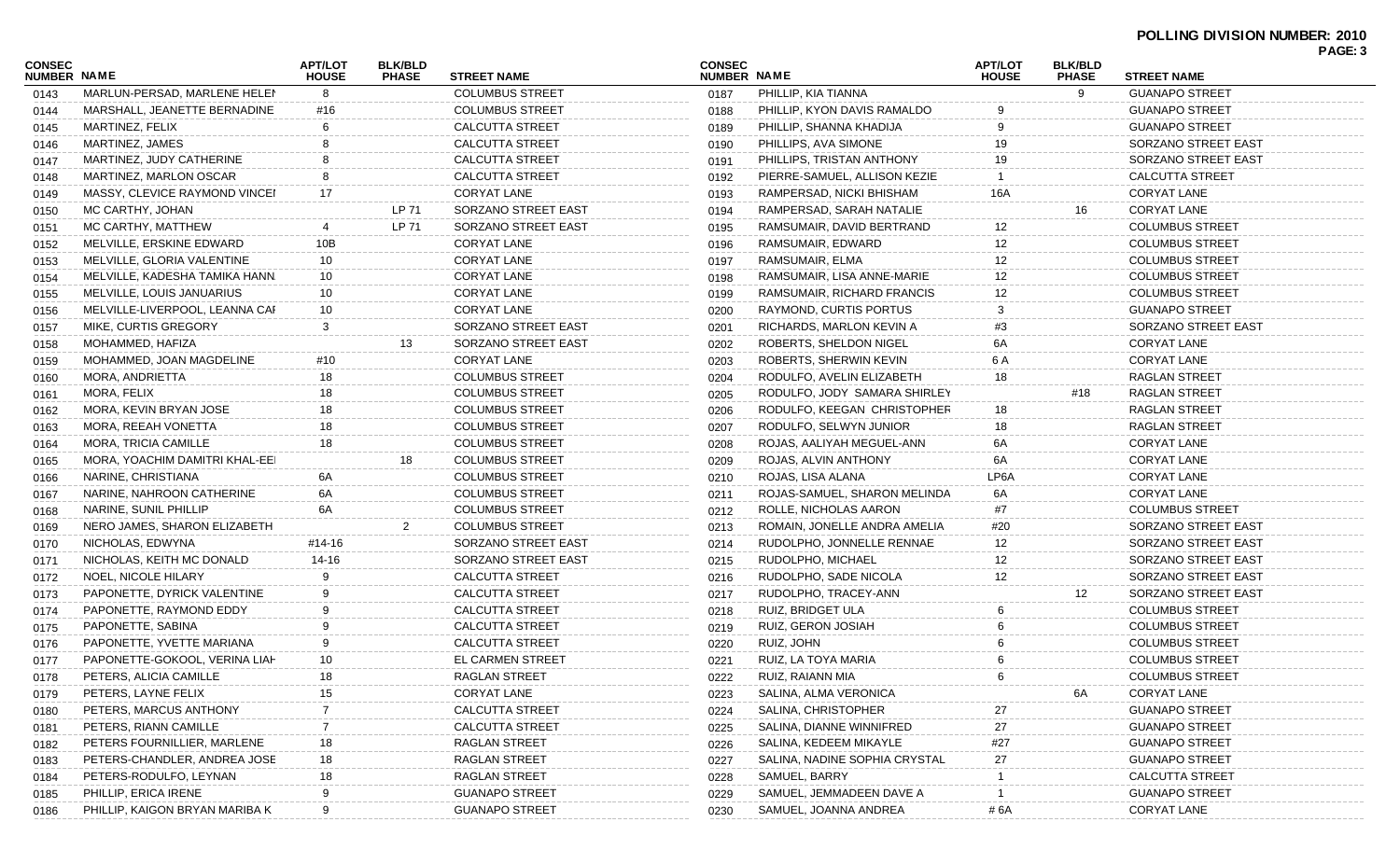| <b>CONSEC</b><br>NUMBER NAME |                                 | <b>APT/LOT</b><br><b>HOUSE</b> | <b>BLK/BLD</b><br><b>PHASE</b> | <b>STREET NAME</b>     |
|------------------------------|---------------------------------|--------------------------------|--------------------------------|------------------------|
| 0231                         | SAMUEL, MARLON BEVON            | 1                              |                                | CALCUTTA STREET        |
| 0232                         | SAMUEL, TENESHA ANDREANNA       | #6A                            |                                | <b>CORYAT LANE</b>     |
| 0233                         | SCOBIE, ARLENE URSILLA M        | 6                              |                                | CORYAT LANE            |
| 0234                         | SCOTT, KAYANN RUTH              | 11                             |                                | SORZANO STREET EAST    |
| 0235                         | SELLMAN, DESTINY MONET'         |                                | 27                             | <b>GUANAPO STREET</b>  |
| 0236                         | SIRJU, PHYLLIS POPO             | 10                             |                                | RAGLAN STREET          |
| 0237                         | SKEETE, ABIGAIL AMELIA          | #20                            |                                | SORZANO STREET EAST    |
| 0238                         | SKEETE, ANSON DEXTER            | 20                             |                                | SORZANO STREET EAST    |
| 0239                         | SKEETE, ATIBA MARK KOFI         | 20                             |                                | SORZANO STREET EAST    |
| 0240                         | SKEETE, LIKISHA JOAN            | 20                             |                                | SORZANO STREET EAST    |
| 0241                         | SLINGER, GEORGE ANTHONY         | 8                              |                                | CALCUTTA STREET        |
| 0242                         | SORZANO, MARCUS TERRANCE        | 20                             |                                | RAGLAN STREET          |
| 0243                         | SORZANO, SHAMYAH SELINA         | 6                              |                                | <b>CORYAT LANE</b>     |
| 0244                         | SORZANO, SHAWN SELWYN           | 6                              |                                | CORYAT LANE            |
| 0245                         | STAFFORD, TIANNA SAPHIRE LEAH   |                                | 10B                            | CORYAT LANE            |
| 0246                         | TANG YUK, LUKE                  | 4                              |                                | <b>COLUMBUS STREET</b> |
| 0247                         | TANG YUK, MERLIN HANNAH         | 4                              |                                | <b>COLUMBUS STREET</b> |
| 0248                         | TEELUCKSINGH, JERZELLE B        | 8                              |                                | SORZANO STREET EAST    |
| 0249                         | TEELUCKSINGH, RAJKUMAR          | 8                              |                                | SORZANO STREET EAST    |
| 0250                         | TENIA, BABSY CHRISTIANIA        | 5                              |                                | CALCUTTA STREET        |
| 0251                         | TENIA, DENISE                   | 5                              |                                | CALCUTTA STREET        |
| 0252                         | TENIA, TEX ALPHONSO             | 5                              |                                | <b>CALCUTTA STREET</b> |
| 0253                         | TOTA MAHARAJ, RAVI              | 11                             |                                | <b>CORYAT LANE</b>     |
| 0254                         | TOTA-MAHARAJ, NARINE            | 11                             |                                | CORYAT LANE            |
| 0255                         | TOTA-MAHARAJ, RAJESH            | 11                             |                                | CORYAT LANE            |
| 0256                         | TOTA-MAHARAJ, RAMANIE           | 11                             |                                | CORYAT LANE            |
| 0257                         | TOTA-MAHARAJ, ROSHAN            |                                | 11                             | CORYAT LANE            |
| 0258                         | TRIM, ANTONIA                   | 15                             |                                | CORYAT LANE            |
| 0259                         | TRIM, KELVIN REGINALD           | 15                             |                                | CORYAT LANE            |
| 0260                         | VICTORY, ABDUL SADIQUE          | 6A                             |                                | CORYAT LANE            |
| 0261                         | WALKER, FRANCISIA               | 9                              |                                | <b>GUANAPO STREET</b>  |
| 0262                         | WALKER, KENROY DAVIS            | #6A                            |                                | <b>COLUMBUS STREET</b> |
| 0263                         | WALLEN, ANTON EDWARD            | 14                             |                                | PRINCE STREET          |
| 0264                         | WALLEN, ERARD WALTON            | 14                             |                                | PRINCE STREET          |
| 0265                         | WALLEN, GILDON DALE             | 14                             |                                | PRINCE STREET          |
| 0266                         | WALLEN, KIRK                    | 14                             |                                | <b>PRINCE STREET</b>   |
| 0267                         | WALLEN, ORREL PIUS              | 14                             |                                | PRINCE STREET          |
| 0268                         | WALLEN, REAGAN J                | 14                             |                                | PRINCE STREET          |
| 0269                         | WHITE, GINELLE CHERRYANN H      | 20                             |                                | SORZANO STREET EAST    |
| 0270                         | <b>WILLIAMS, MICHAEL GASTON</b> | #7                             |                                | RAGLAN STREET          |
| 0271                         | WOLFE, NICOLE                   | #4                             |                                | SORZANO STREET EAST    |
| 0272                         | WONG, ANNE-MARIE                | $\overline{4}$                 |                                | SORZANO STREET EAST    |
| 0273                         | YOUNG POW, ALDWIN               | 20                             |                                | PRINCE STREET          |
|                              |                                 |                                |                                |                        |